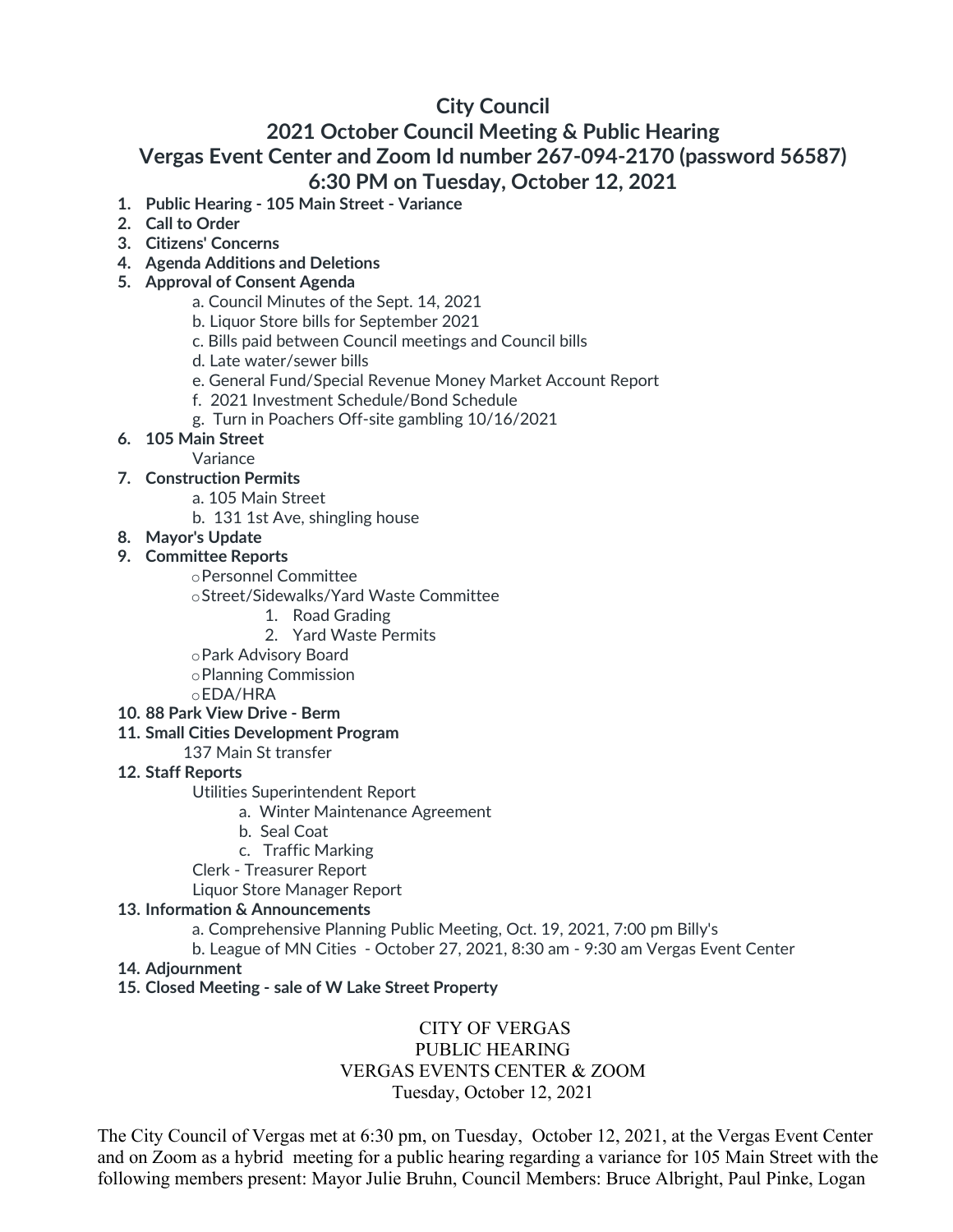Dahlgren and Natalie Fischer. Absent: none. Also present: Clerk/Treasurer Julie Lammers, Utilities Superintendent Mike DuFrane, Sherri Hanson, Jeff Zitzow, Tyler Schmid, Austin Tegtmeier, Attorney Tom Winters and Engineer Scott Kolbinger.

Bruhn opened public hearing regarding a variance regarding parking spaces for commercial and residential building being built at 105 East Main Street. Bruhn reviewed the current ordinance and the need for 23 parking spots for commercial business and 16 for the apartments. The plans are short 18 parking spots. The ordinance does state the city may allow the reduction of parking spaces if applicant provides plan for additional parking.

Diagonal parking along County 17 was discussed. The County would need to give approval for use along a county highway.

Discussed the need for an apartment on the main level which opens to the parking lot. Current Vergas City ordinance does not allow main street apartments.

Bruhn closed the public hearing at 6:36 pm.

## CITY OF VERGAS COUNCIL MINUTES VERGAS EVENTS CENTER & ZOOM Tuesday, October 12, 2021

The City Council of Vergas met at 6:37 pm, on Tuesday, October 12, 2021, at the Vergas Event Center and on Zoom for a hybrid regular council meeting with the following members present: Mayor Julie Bruhn, Council Members: Bruce Albright, Paul Pinke, Logan Dahlgren and Natalie Fischer. Absent: none. Also present: Clerk/Treasurer Julie Lammers, Sherri Hanson, Jeff Zitzow, Tyler Schmid, Austin Tegtmeier, Shane Poss, Attorney Tom Winters and Engineer Scott Kolbinger.

Mayor Julie Bruhn called the meeting to order.

No citizens' concerns were addressed.

Motion by Pinke, seconded by Fischer to remove Small Cities Development and add microphones, Corporate Technologies and platform to the agenda. Motion passed unanimously.

Motion by Pinke, seconded by Dahlgren to approve the following consent agenda items:

a. Liquor Store bills for September 2021 for a total of \$24289.04.

b. Bills paid between Council meetings and Council bills for a total of \$33780.46.

- c. Late water/sewer bills
- d. General Fund/Special Revenue Money Market Account Report
- e. 2021 Investment Schedule/Bond Schedule
- f. Turn in Poachers Off-site gambling 10/16/2021

Motion passed unanimously.

Bruhn asked for approval of variance discussed at the public hearing. Plan for parking and apartment on main street. Motion by Pinke, seconded by Albright to approve variance regarding parking and apartment on main street. Motion passed unanimously.

Summers Construction has provided a quote for \$1,800 for a platform by the trail boardwalk to fullfill our agreement with 1156 Frazee Avenue. Motion by Albright, seconded by Pinke to approve the quote for Summers Construction to build platform. Motion passed unanimously.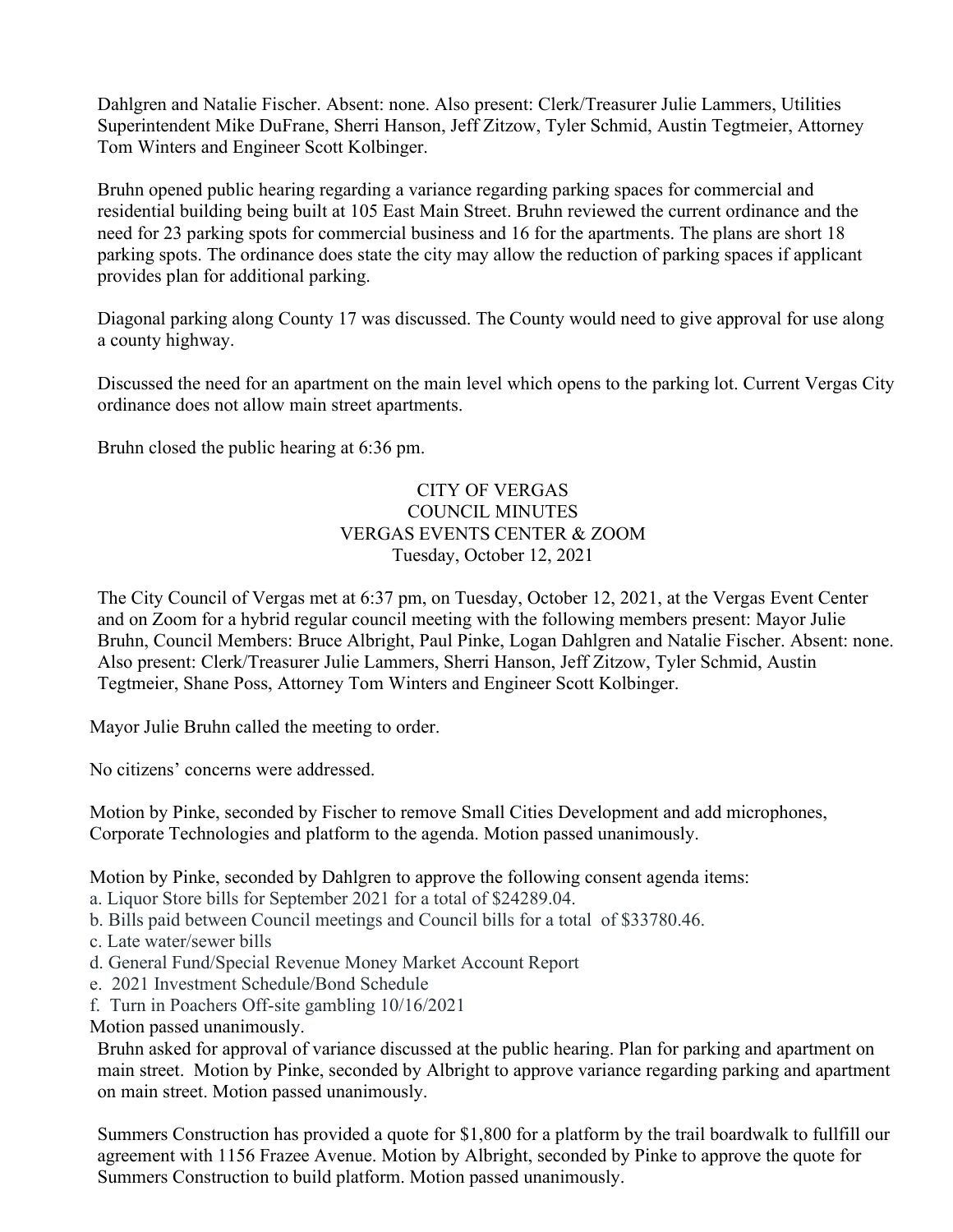Construction permit for 105 Main Street was discussed. Planning Commission requested Council approve the construction permit if variance was approved. Lammers stated new plans have been provided and the entrance to the grocery store is now opening onto City property instead of the sidewalk. Winters stated if they are going to being using City property for parking and a sidewalk, they would need to get an easement from the City. S & Z Properties (Jeff Zitzow and Tyler Schmid) requested an easement from the City for the use of sidewalk and parking. Motion by Dahlgren to approve easement for 15 Main Street. Died for lack of second. Discussed loading area which is not provided in the plan. Schmid stated the grocery store trucks will only be there for about 15 minutes. Discussed adding the care of the parking lot and sidewalk be the property owner's responsibility. Motion by Pinke, seconded by Albright to approve construction permit with the requirement of an easement be approved within 30 days. Motion passed unanimously. Bruhn stated Winters would provide easement at the November Council meeting paid for by S & Z Properties. Motion by Pinke, seconded by Fisher to approve construction permit. Motion passed unanimously.

Motion by Albright, seconded by Pinke to approve construction permit for 131  $1<sup>st</sup>$  Ave to shingle house. Motion passed unanimously.

Mayor Bruhn reminded Council the League of MN Cities meeting has been cancelled and replaced by a small informative meeting to be held on November 9 here in Vergas. Bruhn and Lammers will attend meeting. If there are anything others would like discussed, please let Bruhn know.

Bruhn reviewed CDH-Vergas Fire Board meeting. Motion by Pinke, seconded by Fischer to approve the 2022 budget of the CDH-Vergas Fire Board. Motion passed unanimously.

Bruhn reviewed Personnel Committee minutes of September 20, 2021 (minutes available at the Vergas City Office). Motion by Dahlgren, seconded by Pinke to hire Kyle Theisen as the Liquor Store Manager. Motion passed unanimously. Motion by Dahlgren, seconded by Pinke to allow Lammers and DuFrane to attend leadership training and inventory management with MN Rural Water. Motion passed unanimously. Personnel Committee requested giving employees a 2 percent increase. After discussion Council asked personnel committee to review for the November meeting.

Albright reviewed Street/Sidewalks/Yard Waste committee meeting minutes of October 1, 2021 (minutes available at the Vergas City Office). Motion by Dahlgren, seconded by Albright to increase the yard waste permit fee to \$75.00. Discussion regarding the complaints we are currently getting at the yard waste facility. Voting Yes: Dahlgren and Albright Voting No: Pinke, Fisher and Bruhn. Motion failed. Motion by Fischer, seconded by Pinke to give Yard Waste committee permission to close yard waste at their discretion when a sign is posted regarding reason why it is closed. Motion passed unanimously. Discussed the realignment of E Lake Street. Motion by Albright, seconded by Pinke to authorize Winters to proceed with the realignment of E Lake Street. Motion passed unanimously. Motion by Pinke, seconded by Albright to extend Glen Street to the subdivision once a preliminary plat is accepted. Motion passed unanimously. Motion by Pinke, seconded by Albright to acquire a 33 foot right of way for Town Line Road. Motion passed unanimously. Discussed using the small cities funding to pay for the easements. Shane Poss stated Bennett Road has not been graded all summer. This road was only graded on September 5 and October 10 in 2021. Albright stated Vergas has 5 miles of road and the street committee is working on a maintenance plan for the next 2, 5 and 10 years. Albright stated Bennet has wash boarding on the road and will need to be graded again and DuFrane stated he has contacted company to regrade the gravel roads in Vergas. Poss stated Township roads are graded monthly and well-traveled roads are graded twice a month.

Sherri Hanson reviewed the park board meeting held on September 23, 2021 (minutes available at the Vergas CityOffice). Motion by Albright, seconded by Fisher to approve resolution regarding donation of \$5,160.00 (complete copy of resolution located at the city office) for a swing set to be located by the beach on Long Lake. Motion passed unanimously.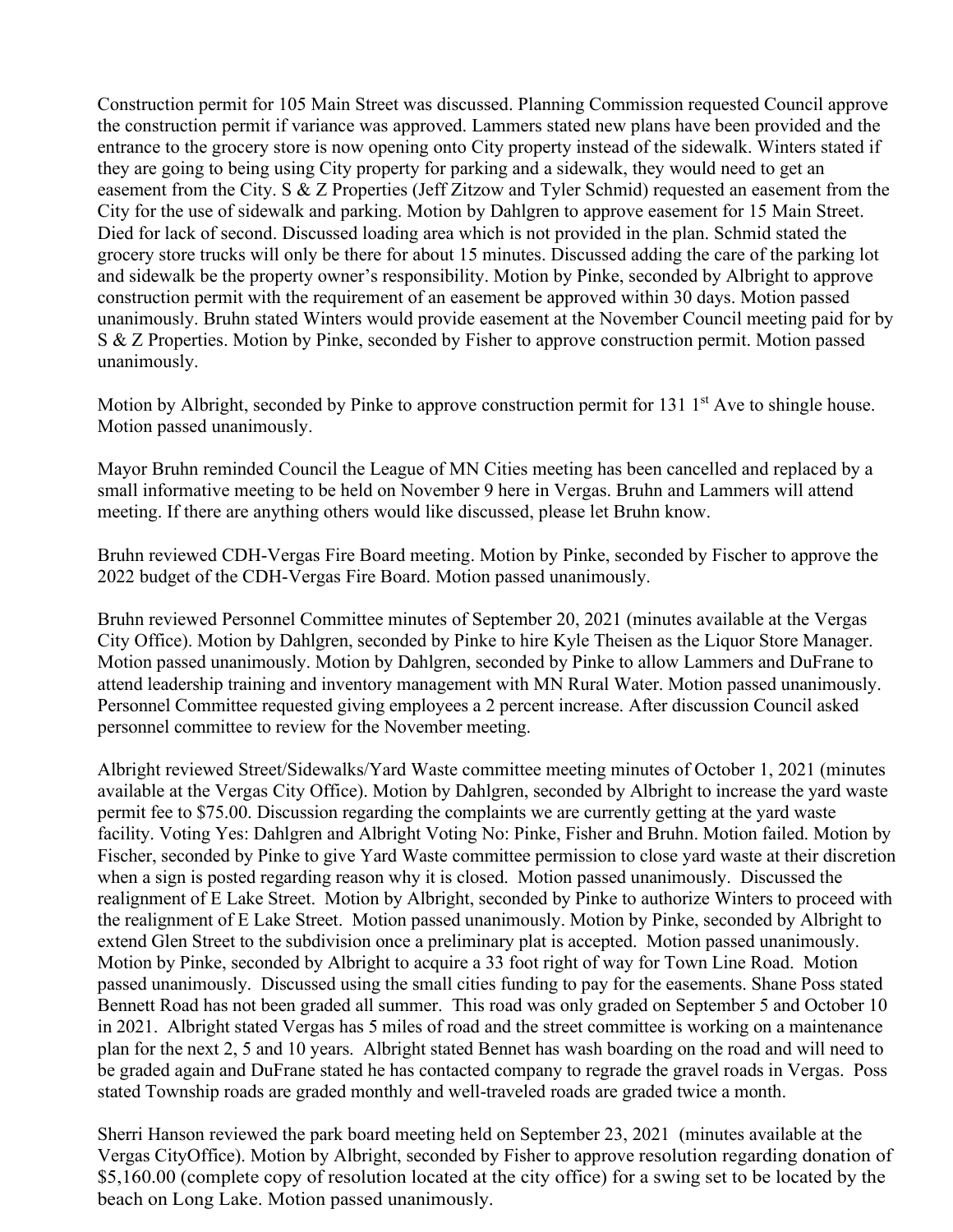Albright reviewed Planning Commission meeting minutes of September 27, 2021 (minutes available at the Vergas City Office).

Albright reviewed EDA/HRA meeting minutes of October 6, 2021 (minutes available at the Vergas City Office). Motion by Dahlgren, seconded by Fischer to extend the Big Build in Vergas until 2024. Motion passed unanimously.

Kolbinger reviewed the berm located at 88 Park View Drive does not foresee any more issues. Albright requested invoice for the most recent work done on the berm. DuFrane discussed easement and the dock now being located on it. Motion by Pinke, seconded by Albright to attain invoice for the dirt added to the berm. Motion passed unanimously.

Lammers reviewed information from Corporate Technology regarding computer monitoring for \$200.00 a month. Motion by Dahlgren, seconded by Fischer to enter a contract with Corporate Technologies for a one-year contract using the American Rescue Funds. Motion passed unanimously.

Lammers reviewed unpaid licenses and certified letters to dog owners. Two options the City has used in the past are having Attorney send letters to dog owners or add the amount to the owner's property taxes. Motion by Dahlgren, seconded by Fischer to add the dog license expenses to the owner's property taxes. Motion passed unanimously.

Utilities Superintendent Mike DuFrane provided the following:

- 1. Streets
	- a. We are working on cutting brush and trees off the roadway.
	- b. Waiting on contractor to grade the road.
- 2. Parks
	- a. Ballfield restrooms closed; the waterlines blown out.
	- b. Veterans Memorial construction of monument park is underway.
	- c. Beach is closed. Tanks will be pumped out by Dewey's Septic Service also waterlines will be blown out by Hanson's Plumbing, the week of the October 4<sup>th</sup>.
	- d. Docks are pulled. Pier will be pulled sometime by November or beginning of.
- 3. Water
	- a. Dehumidifier was received and setup in the treatment.
- 4. Wastewater
	- a. Ponds are almost empty; 2 discharges left.

Motion by Albright, seconded by Pinke to approve resolution 2021-013 (a complete text of the resolution is part of permanent public record in the City Clerk's office.) approving purchasing sand from Ottertail County. Motion passed unanimously. DuFrane requested the safety glasses reimbursement amount be raised from \$100 to \$150. Motion by Fischer, seconded by Dahlgren to change the safety glasses reimbursement amount to \$150.00. Motion passed unanimously. DuFrane will bring seal coat and traffic marking recommendations to November meeting.

Lammers reviewed MMBA Conference she attended and requested Council transfer \$15,000 to the general fund. Motion by Fischer, seconded by Dahlgren to transfer \$15,000 from Liquor Store to the General Fund. Motion passed unanimously.

Lammers reviewed Corporate Technologies proposals. Motion by Fischer, seconded by Dahlgren to purchase computer with Liquor Store funds for \$1,022.79. Motion passed unanimously. Motion by Pinke, seconded by Albright to purchase Microsoft 365 for the city for \$1,125 using American Rescue Funds. Motion passed unanimously. Motion by Pinke, seconded by Albright to purchase computer